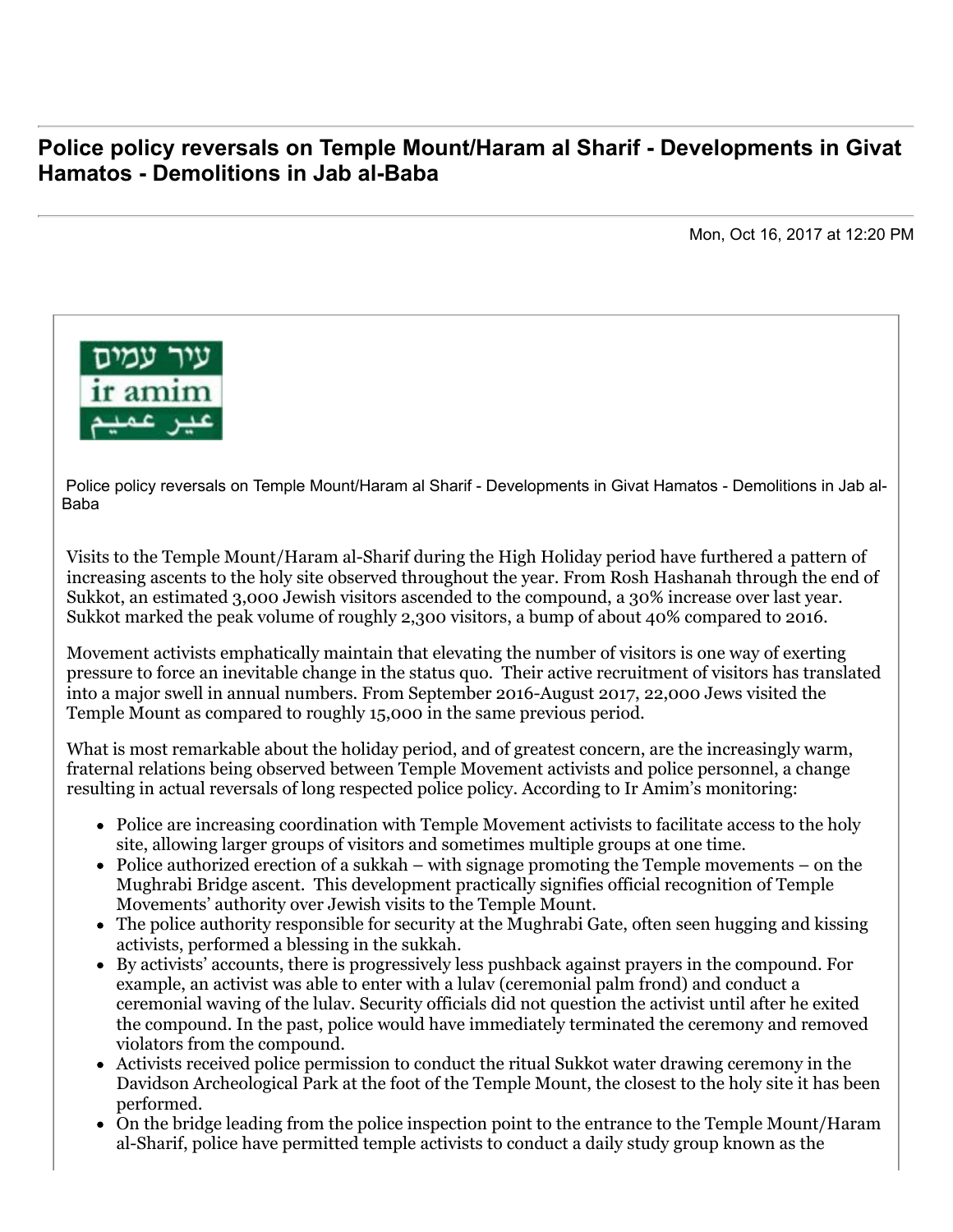Temple Mount Yeshiva.

Temple activists are invited by the police to attend ceremonies to honor departing police personnel and welcome their successors.

There is a clear correlation between this increasing breach of professional distance – if not complete abdication of propriety in some cases - between security officials and activists, and activists violating the status quo. Moreover, when Temple activists openly promote the strategy of bringing masses of visitors to the Mount as a means of forcing a change of the status quo and security officials actively enable that objective, while at the same time softening tolerance for prohibited activities, it raises serious questions about the state's commitment to maintenance of the status quo. All efforts to ensure preservation of the status quo must emphasize the extreme threat posed by this creeping lapse in police policy.

## **Developments in Givat Hamatos**

Ir Amim field researchers have confirmed that land surveying and drilling is being conducted in parcel A of Givat Hamatos – next to E-1, the most closely scrutinized international red line constraining settlement building in East Jerusalem. Construction of Givat Hamatos - prospectively, the first new settlement in East [Jerusalem in two decades - would cap off a wave of simultaneous developments along the southern flank](http://www.altro.co.il/uploads/252/File/South%20Jerusalem%202016.jpg) of East Jerusalem to complete consolidation of Israeli control of the southern perimeter and render the two state solution nonviable.

Parcel A, slated for 2,600 new housing units, was approved in 2012, with approval official published in 2014. Tenders for construction on most of the land (roughly 10% is private and can bypass the tender process) must be announced by the Israel Land Authority, and the tenders bid upon and granted, before building permits can be issued. The land surveying activities now being conducted strongly signal the imminent start of infrastructure building, paving the way for construction.

In parallel, a detailed outline plan for 3,000 new housing units known as **Gilo Southeast (TPS 125195)** is anticipated to arrive at the Local Committee in the coming weeks. The plan would expand Gilo southeast, narrowing the gap between Gilo and the still nascent plan for Har Homa West (see light blue [arm extending west from built up area of Har Homa on map\), and filling in the space between Gilo and](http://altro.co.il/uploads/252/File/2017%20Greater%20Jerusalem.jpg) the Tunnel Road to Gush Etzion. Its northeast tip would edge up onto Givat Hamatos.

This plan is yet one more link in a chain of developments designed to seal off the southern perimeter of Jerusalem from the West Bank, nullifying prospects for a two state solution.

## *Background*

Givat Hamatos **[[link here for map](http://www.altro.co.il/uploads/252/File/Givat%20Hamatos%202017.jpg)]** would supplant Har Homa as the newest settlement to be built in East Jerusalem since 1997.

The plan was originally proposed in four parcels, the most serious of which is *Givat Hamatos A* (TPS 14295 for current plan approved in 2012; originally TPS 5834a), consisting of 2,600 new housing units. Parcel A was approved at the end of 2012 but approval was not officially published until September 2014, in the days leading up to Prime Minister Netanyahu's UN address and meeting with former US President Barak Obama. For the 10% of the land that is privately owned, publication of tenders is not required before issuance of building permits. Construction startup is now contingent on completion of infrastructure works.

*Givat Hamatos D* (5834D) - alluded to in a May *Yedioth Ahranot* report on the Ministry of Housing and Construction's intentions to promote 15,00 new units across East Jerusalem - is planned for construction of 1,081 hotel rooms on an area of 171 dunams. This parcel was approved in January 2013, with approval yet to be published.

*Givat Hamatos B* (5834B) is actually designated for Palestinian development – roughly 500 new units in an already built-up area that would add additional stories to existing buildings. The parcel was approved at the end of 2012 but approval was not officially published until July 2016, after landowners petitioned the District Court.